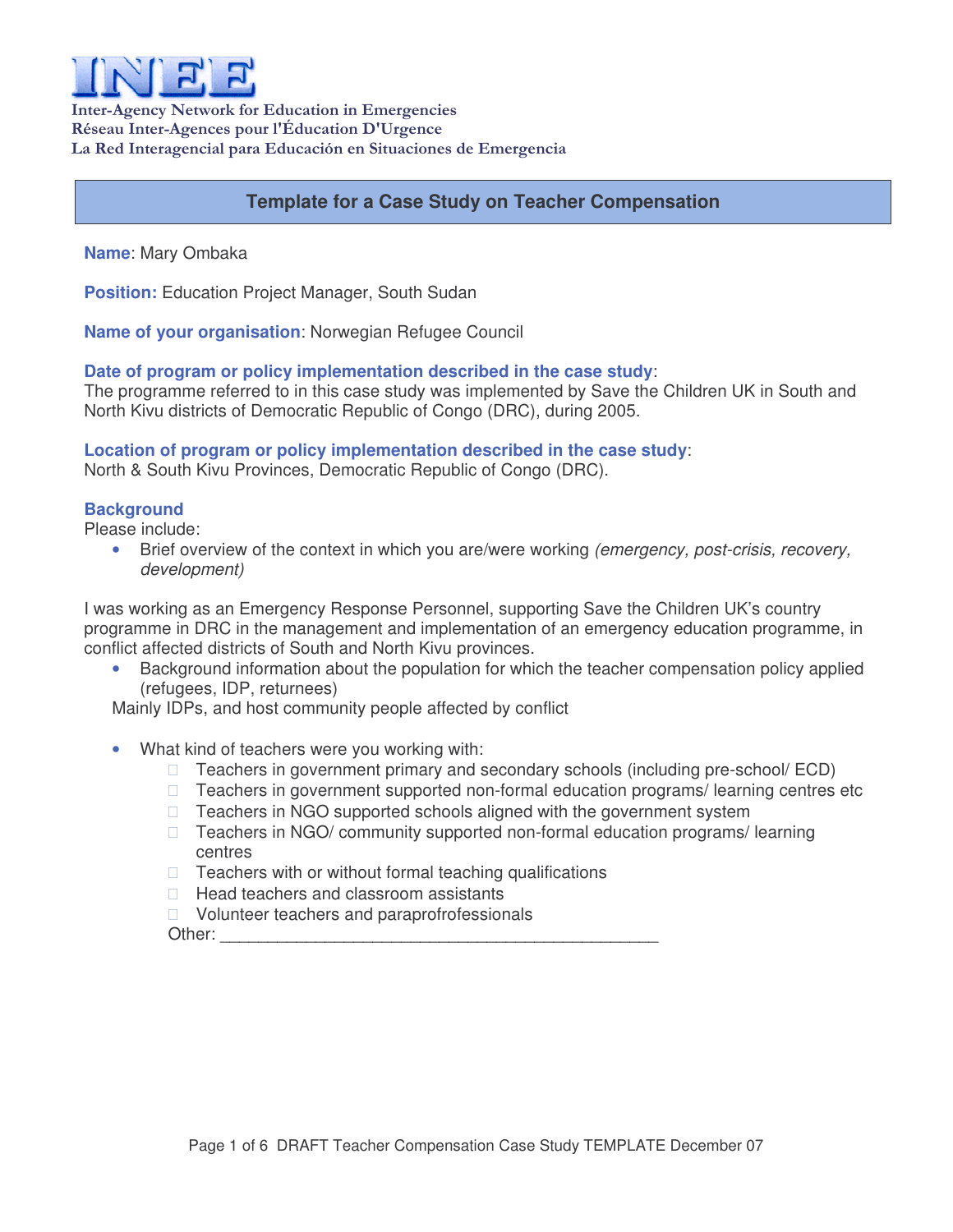### **Teacher Compensation**

Please describe your teacher compensation experience, including:

• Who are/were the key actors and what is/was their sphere of responsibilities with regard to the compensation of teachers?

The key actors were:

- 1. The government: Directly responsible for education and owning all government schools
- 2. The Church: Had signed an agreement with the government to manage 80% of government owned schools since 1976, owing to the government's inability to effectively manage all government owned schools.
- 3. The Community: The government had signed an agreement with the community in 1992, which in part gave parents added responsibilities of helping pay teachers' salaries. Parents and teachers had since organised themselves into School Management Committees (SMCs) and Parents' School Committees (COPA), which oversaw the day-to-day management of school affairs.
- 4. Save the Children UK- supported schools within four districts of South Kivu namely: Shabunda, Walungu, Uvira and Kavumu by providing teaching and learning materials, training MoE officials and teachers and construction of classrooms.
- How did the money get dispersed? How was accountability assured? How were issues of corruption addressed?

The agreement that the government signed with parents in 1992 essentially made parents responsible for paying teachers' salaries. Consequently, parents organized themselves into school management committees that oversaw remittance of children's fees, partly put into teachers' salaries while the rest went into school construction activities and purchase of teaching and learning materials. Through such an arrangement, parents paid US\$1 per child per month. The money would be collected by SMCs that divided it into funds for purchase of school materials and teachers' salaries, whereas 20% would be remitted to MoE for paying its officials. Basically, teachers in schools with higher number of learners received higher salaries than their counter parts in less populated schools.

• Were there specific donor strategies and funding mechanisms put in place? If so, what approaches were taken and how were these implemented?

According to an agreement signed between Save the Children UK (SC-UK) and School Management Committees (SMCs) in 25 schools within four districts of South Kivu, SMCs would admit vulnerable children in school and exempt them from paying fees. In return, SC-UK would support schools through provision of learning and teaching materials, school furniture and rehabilitation of several classrooms within schools. Vulnerable children were defined to include children affected by armed conflict, orphans, children from poor households, and children living with the sick and elderly and children affected by HIV/Aids in target communities of Walungu, Kavumu, Uvira and Shabunda districts of south Kivu. In the long run, the strategy could not be sustained as teachers relied on part of children's fees for their salaries.

To support vulnerable children without hurting teachers' source of income, SC-UK used part of its funding to support SMCs to set up business enterprises that would enable them to generate income. The income would be used to pay fees for vulnerable children and for other school expenses that the government was unable to finance. First, SMCs received training in business skills. This strategy empowered SMCs to generate income for managing school activities but also ensured that SMCs could pay teachers' salaries despite the exemption of vulnerable learners from paying school fees.

• Were there specific government structures and/or policies around teacher compensation? If so, how were these communicated and implemented?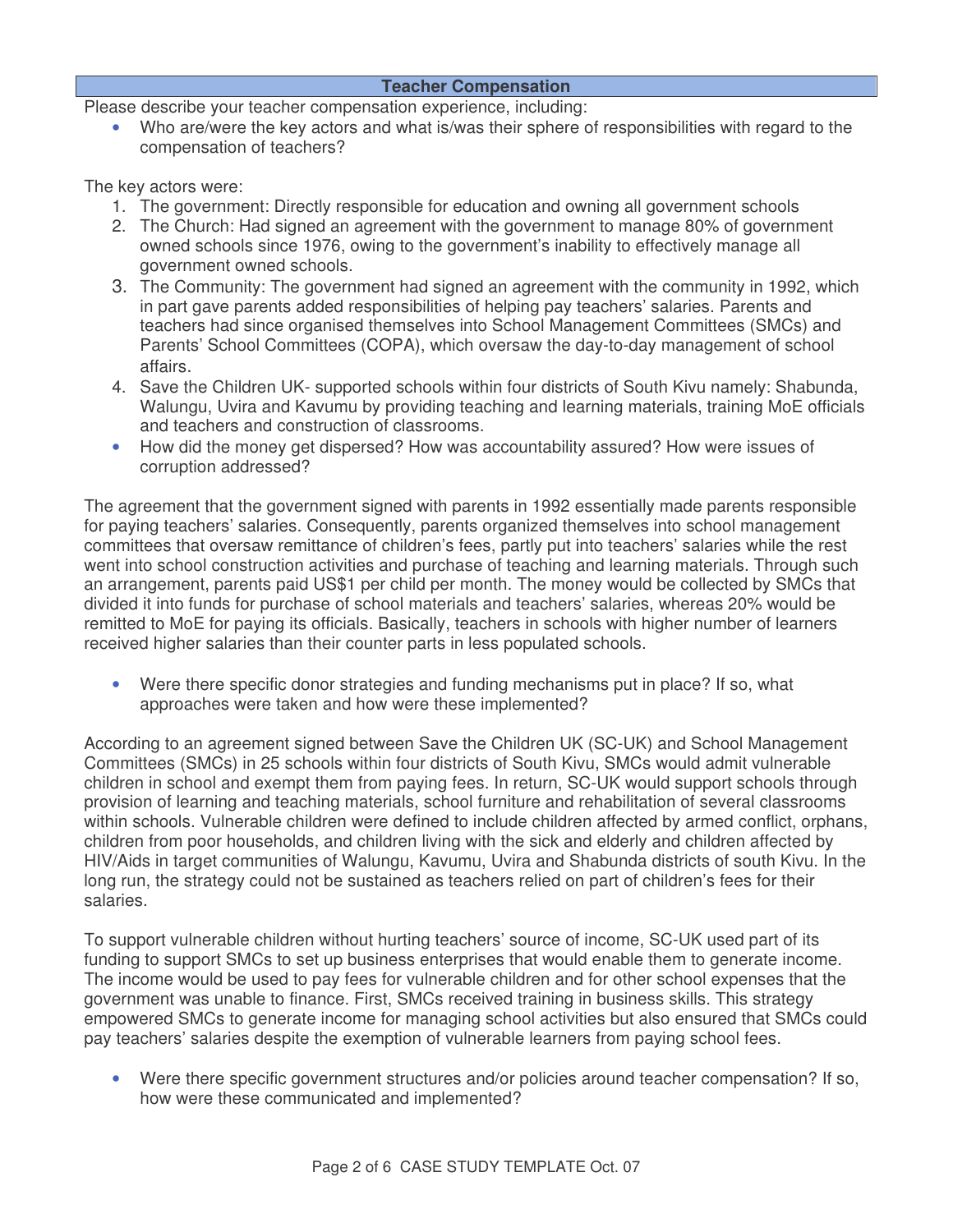The DRC government had been unable to meet the cost of education in the country since 1970s. This resulted into signing of an agreement with the church in 1976, in which the government delegated some of its management responsibilities to the church. In 1980, the government was unable to pay teachers. By 1990, the situation had deteriorated to such an extent that teachers countrywide went on strike for one year. No learning was realised during the year, resulting into the agreement that the government signed with SMCs to oversee management of school affairs, including remittance of teachers' salaries.

As at 2005, the state invested \$4 per year in each primary and secondary pupil.<sup>1</sup>Parents' contribution to children's education varied from location to location. An education mission to east Congo during 2005 found parents paying almost \$16 in rural schools visited in South Kivu, in addition to another \$16 for uniform (\$10) and writing materials (\$6), excluding opportunity costs.<sup>2</sup>

• Was the community engaged in and encouraged to support the teacher compensation effort? If so, what approaches were taken to engage the community and what role(s) did they take to support the teacher compensation effort?

Yes. The community was fully involved not only due to the agreement signed with the government in 1992 but also through mobilization and meetings by SC-UK in which SMCs were encouraged to establish income generating activities that would ensure constant cash flow for vulnerable children's school fees and other school expenses. Also, see details already outlined above.

• What were some of the challenges you faced in compensating teachers, and how did you overcome those challenges?

Challenges:

- 1. The first challenge was to ensure that vulnerable children were admitted in school and that they did not have to drop out for lack of school fees.
- 2. The second was to ensure that teachers got some form of compensation, particularly in schools where vulnerable children who were exempted from paying school fees outnumbered children whose parents could afford fees.
- 3. Identification of vulnerable children was very tricky. There were several disputes regarding some of the children exempted from paying fees. It was necessary for SMCs and the school management to come to a consensus on who should be exempted from paying fees and for what reasons.

Efforts to overcome Challenges:

- 1. The first challenge was addressed through establishment of a fund that could be used to pay school fees for vulnerable learners. The fund was to ensure that SMCs established income generating activities for purposes of financing school fees for vulnerable children and other school related expenses.
- 2. SC-UK established a fund to be used by SMCs to generate income mainly to raise school fees for vulnerable children. If school fees for vulnerable children were paid, this would ensure regular cash flow for teachers' salaries by end of month. Regardless, most teachers received between US\$20-35 per month; not much to live on. They basically taught out of good will and concern for children's welfare.
- 3. Meetings were held with SMCs in which it was agreed that SMCs would compose committees that would select vulnerable children from the community. Criteria for selection of such children would also be compiled by SMCs themselves. This helped to solve earlier problems concerning certain vulnerable children who had been sent back home by teachers who stated that such children did not qualify for school fees exemption.

Were there any tools that you used in this work? If so, please describe them and attach a copy if possible. N/A

• Please share any lessons learnt / outcomes / good practices resulting from this experience.

Ministry of Economic Planning (2005: 19).

<sup>2</sup> DRC Global Challenge Country Plan by SC-UK: 2005-2009- Quantity Education for Children Affected by Armed Conflict.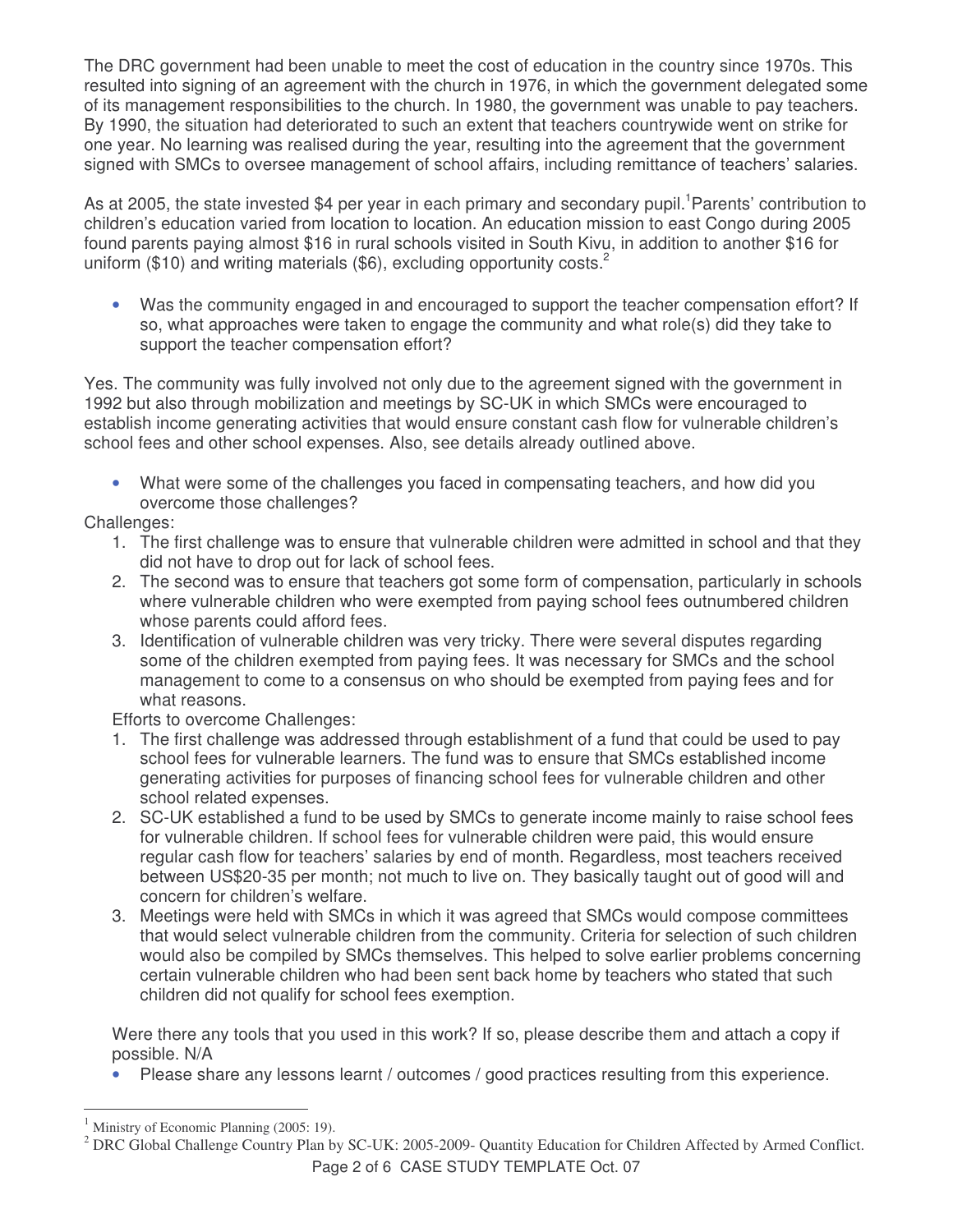The experience had the following positive outcomes/good practices:

- SMCs were empowered in decision making and management of school affairs.
- Vulnerable children were able to pursue their education
- A more sustainable option was found to ensure that teachers received salaries however meager, while at the same time strengthening active community participation in school affairs.

Lessons learnt:

- It is very important to involve community in any decisions made about schools where their children learn.
- An empowered community can sustain children's education in the absence of strong and practical government policies on teacher compensation.

### **Policy and Coordination**

Please describe the policy and coordination elements of your teacher compensation experience. For instance:

• Who are/were the key actors and what is/was their sphere of responsibilities with respect to policy and coordination?

Key actors:

- **Ministry of Education**
- **School Management Committees**
- **NGOs (SC-UK in this case).**
- Did you advocate for equitable teacher compensation? If so, describe the process and outcomes:

As much as we advocated for equitable teachers' compensation, it was very clear that the government had no capacity to pay teachers' salaries. Consequently, teachers were compensated based on the amount of money collected from learners.

• Did you engage/ work with the government from the start of the process?

Absolutely. The government holds the primary responsibility for its citizens' education. Despite the fact that the DRC government lacked capacity to pay teachers, we nevertheless signed agreements with MoE regarding the activities we conducted within respective districts and schools. MoE both at district and provincial levels also had to approve of arrangements with SMCs to conduct income generating activities.

• Did you engage/ work with local or international donors during the process? Yes. These included SIDA, UNICEF, UNESCO, NRC and MoE.

• How did you engage/ work with these other actors and ensure coordination?

SC-UK had received funding from SIDA, part of which was put into grants for supporting income generating activities for SMCs. We collaborated with UNICEF on ground and consulted UNESCO regional office in Nairobi. UNESCO was particularly very helpful in providing textbooks required for Accelerated Learning Programme (ALP), which was pursued by some of the older learners. Norwegian Refugee Council (NRC) and MoE provided experts for training teachers and technical advice in organising training for ALP teachers.

• What were some of the challenges you faced in developing policy and ensuring coordination, and how did you overcome those challenges?

N/A

• Were there any tools that you used in this work? If so, please describe them and attach a copy if possible.

N/A

• Please share any lessons learnt / outcomes / good practices resulting from this experience.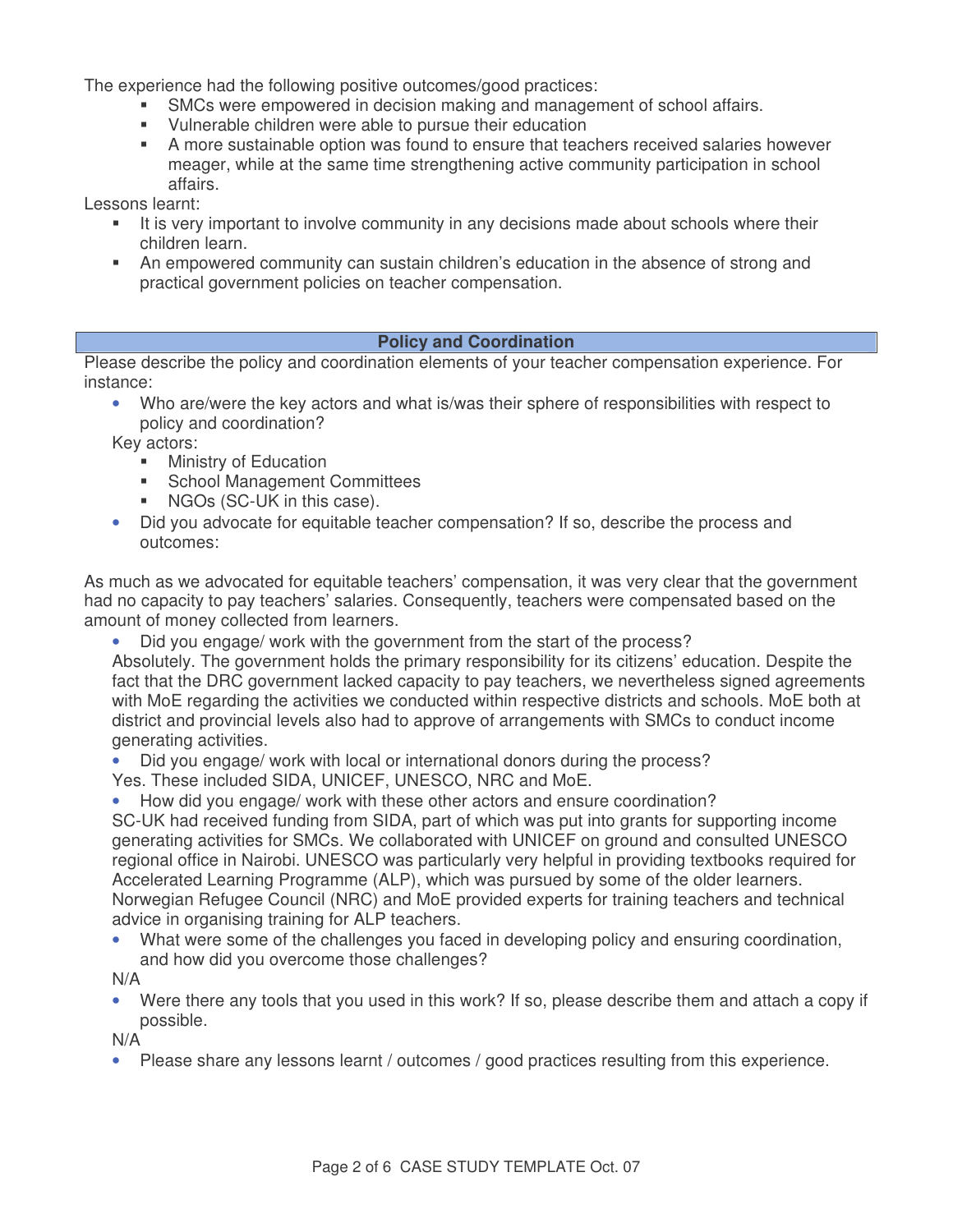### **Teacher Motivation, Support and Supervision**

Please describe the teacher motivation, support and supervision elements of your teacher compensation experience. For instance, motivation and support may include in-service training; provision of housing, transportation, and food, etc.; defining what a teacher means in the community; building community respect for teachers; fostering student success to give teachers success, etc.

When I first met with teachers, head teachers and SMCs, they expressed a lot discontent due to what they termed as government neglect of teachers and lack of teaching and learning materials in schools. Most teachers went for months without salaries. They covered long distances to school, mostly plowing through wet muddy footpaths; and did without meals throughout the day. Teachers were nevertheless categorical that they were motivated to go on for the sake and well being of their children. In most schools, teachers said they were hesitant to send away children who had not paid fees as they knew that such children would become delinquents, a situation that would be counter productive to the community. They were equally aware of the protective role of education particularly to conflict affected children and were proud to contribute to children's protection as teachers.

Objectives of the meetings with these groups were to find out from teachers and SMCs how as an organization we could provide some form of motivation to teachers. Other findings included teachers' and SMCs' training needs. It was gathered that most teachers had not received any training following school curriculum revision for three consecutive times. To compound the problem, teachers did not have the appropriate textbooks for the revised curriculum.

Based on information gathered and suggestions provided from all groups with whom discussions were held, we were able to compile a teachers' kit that included teaching and personal items. The personal kit would provide a snack for teachers in school and certain clothing and family items that would benefit individual teachers.

- Who are/were the key actors and what is/was their sphere of responsibilities with regard to teacher motivation, support and supervision? Please be sure to demarcate the roles of the government, community and international actors.
- Community school administration, remittance of teachers' salaries, school rehabilitation and provision of teaching and learning materials.
- Church school administration, remittance of teachers' salaries, school rehabilitation and provision of teaching and learning materials.
- Government- overall ownership of all government schools, assignment/posting of teachers to respective schools, designing of school curriculum and conducting training for teachers.
- UNICEF& NGOs– supporting government, community and church in all above roles.
- How was accountability realized? Was there a code of conduct? If so, please describe and attach a copy if possible. How were issues of corruption and/or exploitation addressed?

The government had a policy document that highlighted roles of teachers and SMCs. According to the policy, SMCs members were to be re-elected after a certain period of time and were expected to hold meetings for a prescribed number of times during the year. The roles and responsibilities of various actors were equally clearly outlined in the government policy document. Issues of corruption and exploitation were checked through rotation of members of SMCs, who were elected by parents. SMCs were expected to record minutes for every meeting they convened.

• What were some of the challenges you faced in motivating, supporting and supervising teachers, and how did you overcome those challenges?

Challenges faced in motivating and supervising teachers included:

Lack of proper classroom space, classroom furniture and learning and teaching materials.